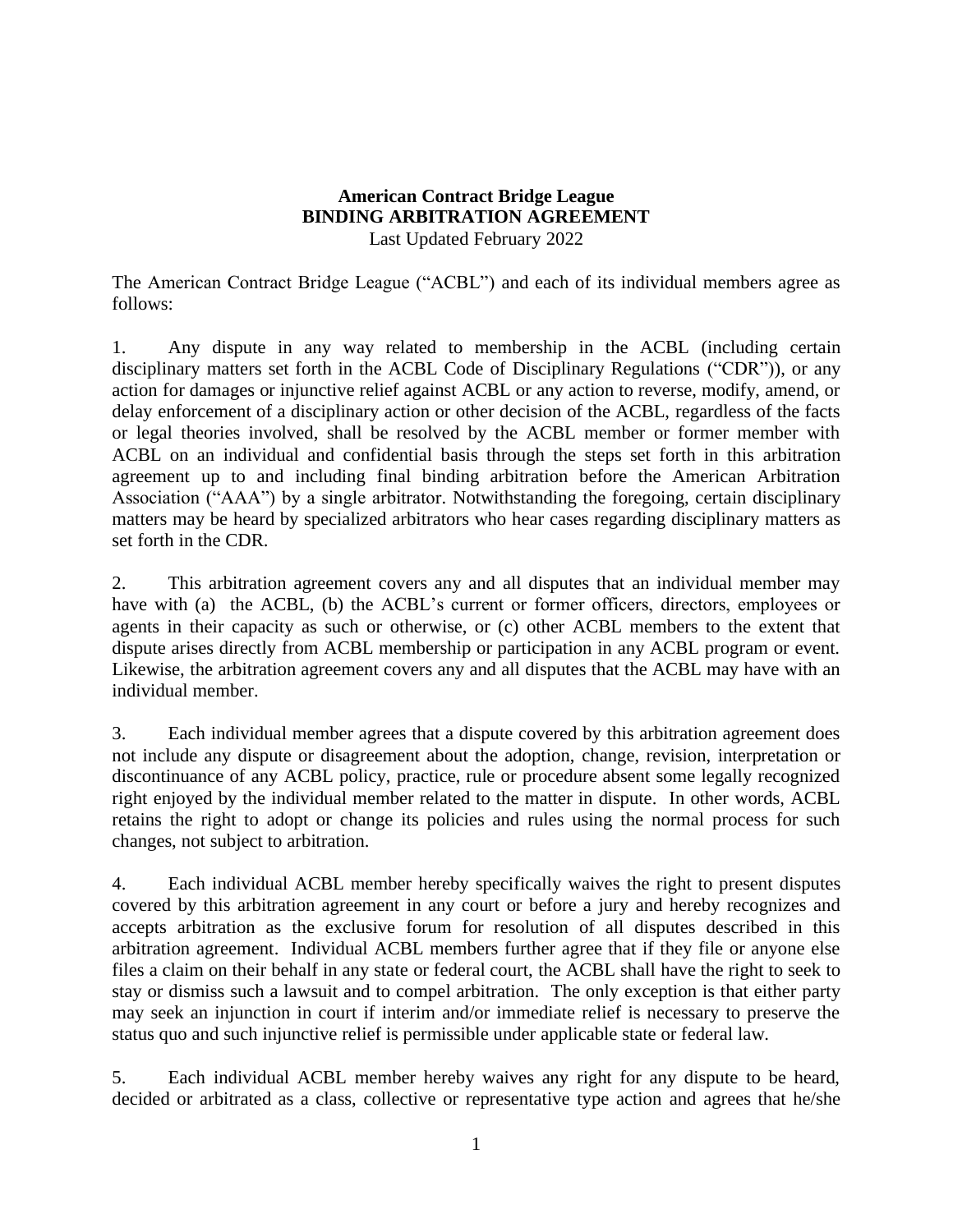will not, in arbitration or otherwise, pursue a representative action and agrees that the assertion of any class, collective or representative action will be subject to immediate dismissal by the court or the arbitrator.

6. Arbitration is a formal dispute resolution process where an arbitrator, like a judge, takes evidence at a hearing and then a final binding decision that may be enforced against either party.

7. Individual ACBL members may commence arbitration under this arbitration agreement by making written demand for arbitration directed to the ACBL at Legal Dept., American Contract Bridge League, 6575 Windchase Blvd., Horn Lake, MS 39637-1523 or by making a written request for arbitration of a dispute with ACBL directed to the AAA at American Arbitration Association, Case Filing Services, 1101 Laurel Oak Road, Suite 100, Voorhees, NJ 08043, tel. 877-495-4185 or through its website at [www.adr.org](http://www.adr.org/).

8. A demand for arbitration must be made in writing addressed to the ACBL or to the AAA prior to the end of the statute of limitations period applicable to the claim being asserted by the individual member or the statute of limitations period applicable to the claim being asserted by the ACBL against the individual member. The applicable statute of limitations will be deemed tolled once the written demand is received by the ACBL or the AAA.

9. Each individual member shall have the right to be represented by an attorney of choice prior to the initiation of and throughout the arbitration process; provided, however, that the individual member will be responsible to pay the costs of his or her representation.

10. This arbitration agreement shall be interpreted and its validity and enforceability shall be determined strictly in accordance with the Federal Arbitration Act (9 U.S.C. §1 *et. seq.*).

11. Absent agreement by the parties to a particular arbitrator or process, the arbitrator shall be selected jointly by the parties using the process in effect at that time by the AAA. Except for arbitration of matters as set forth in the CDR, the arbitration shall be conducted in accordance with the Commercial Rules of the AAA in effect at the time the arbitration proceeding is initiated. The AAA Rules are available at [www.adr.org.](http://www.adr.org/)

12. Unless otherwise agreed by the ACBL and the individual member or otherwise ordered by the arbitrator, the arbitration shall be conducted by the AAA at a location to be mutually selected by the parties in Memphis, TN or DeSoto County, MS. If the parties cannot select a mutually agreeable site for the arbitration hearing, the AAA shall resolve that issue by selecting a location for the arbitration hearing.

13. The arbitrator shall:

(a) have the exclusive authority to resolve any dispute relating to the interpretation, construction, applicability, unconscionability, arbitrability, enforceability, or formation of this